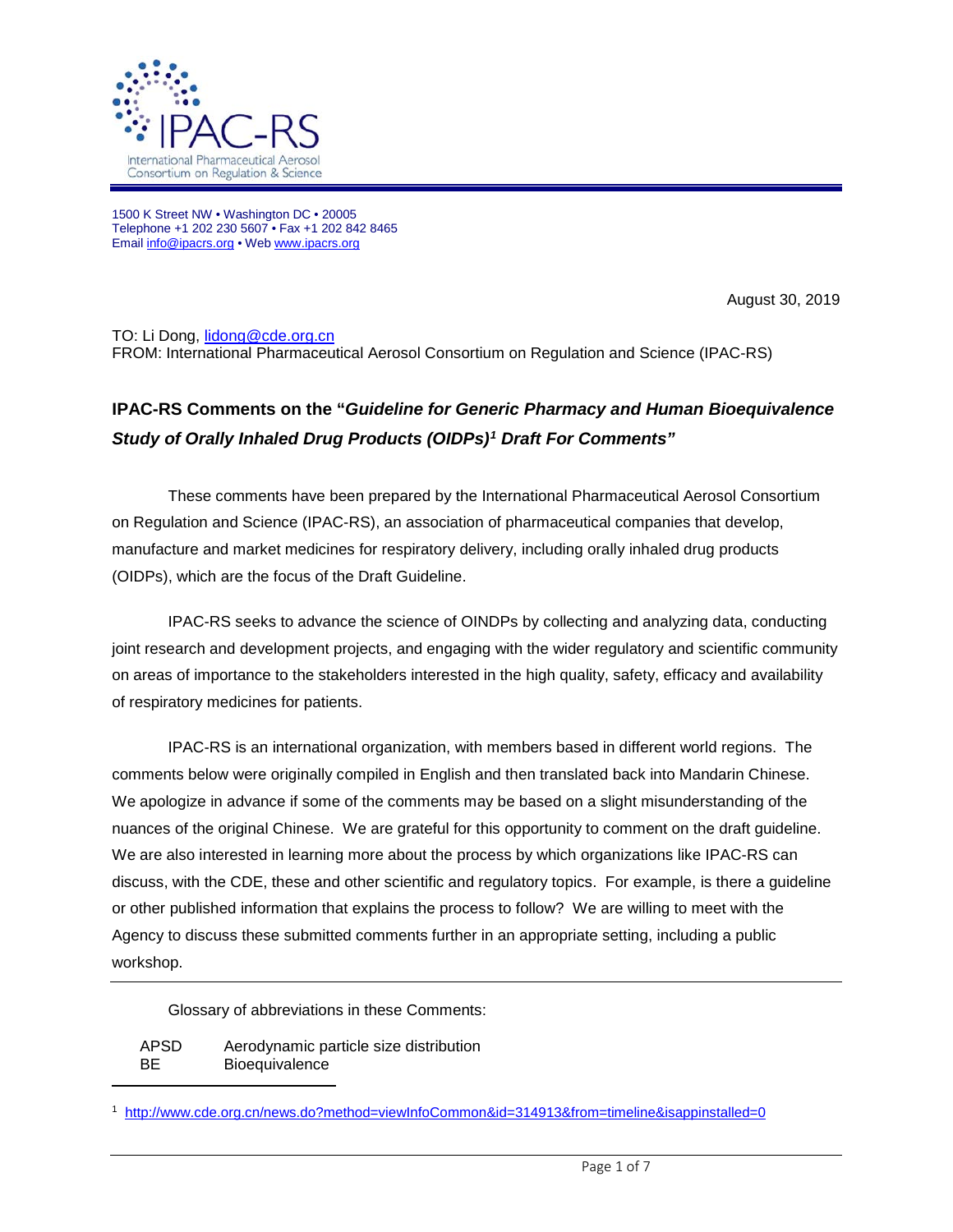| FPD<br>Fine particle dose |  |
|---------------------------|--|
|---------------------------|--|

- ICH International Conference on Harmonization<br>IPAC-RS International Pharmaceutical Aerosol Consc
- IPAC-RS International Pharmaceutical Aerosol Consortium on Regulation and Science
- OIDP Orally inhaled drug product<br>
PBE Population bioequivalence
- PBE Population bioequivalence
- PK Pharmacokinetic
- PD Pharmacodynamic
- pMDI pressurized Metered Dose Inhaler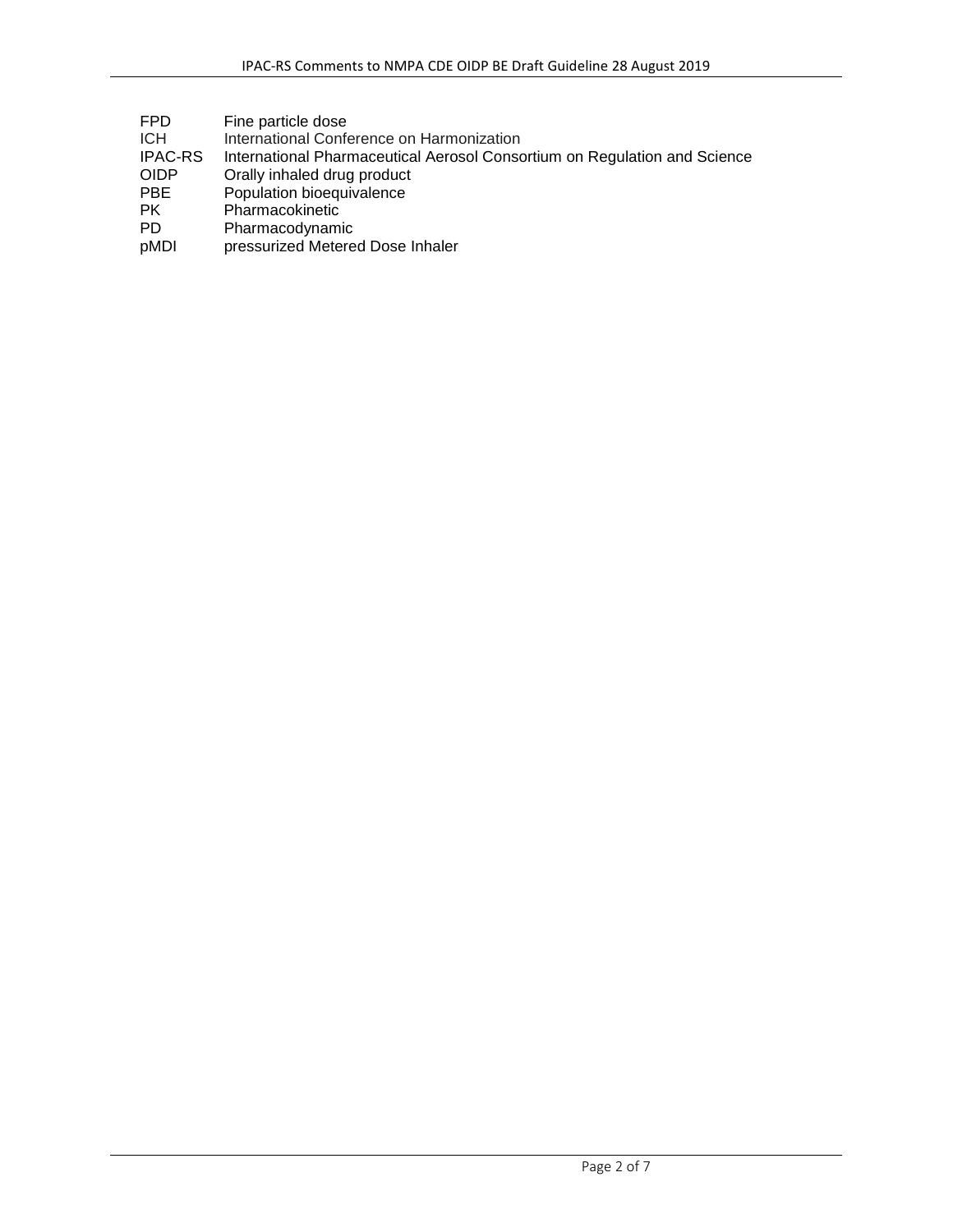## **General Comments**

*Note to Translator: Page numbers should be about the same in English and Mandarin. But Line numbers referring to the English translation will need to be converted to line numbers in the original Mandarin version when back-translating.* 

1. The draft guideline is inconsistent – some statements permit in-vitro evaluation only, then others state in-vitro plus PK, and others in-vitro, plus PK and PD. For example, the draft guideline initially implies a weight of evidence approach (similar to the US Food and Drug Administration) where the data package includes in-vitro BE, PK and clinical endpoint study, rather than a step-wise approach similar to the European Medicines Agency BE guideline for orally inhaled drug products. Line 54 states that 'Generally it is not sufficient to evaluate the equivalence basis with reference preparations only by PK methods'. However, line 134 (see below) implies that PK only might be acceptable. '*if* only PK is used ……' and implies a stepwise approach may be possible

132  $(1)$ Pharmacokinetics study (PK-BE) study). and  $(2)$ 133 Pharmacodynamics study (PD-BE study) or clinical endpoint study; if the human bioequivalence is evaluated only by (1) PK-BE study, 134 sufficient study shall be conducted to confirm that there is a linear 135 136 relationship between PK and the local drug delivery equivalence of this 137 product.

Please clarify the CDE's intent. If the CDE's intent is a "weight of evidence" approach, then the guideline should clearly state that for dry powder inhalers (DPIs), pressurised metered dose inhalers (pMDIs) and nebulized suspensions, in vitro bioequivalence (BE) and PK BE and PD BE should be shown. If different approaches are acceptable, a clear statement indicating that different approaches may be acceptable will aid clarification, giving context to the different statements within the draft guideline.

The in-vitro comparison section also seems to be inconsistent. For example, in one statement differences in-vitro are permitted (lines 117-121), then in the next (lines 126-128) consistency in-vitro is expected. Further, some of the recommendations for types of in-vitro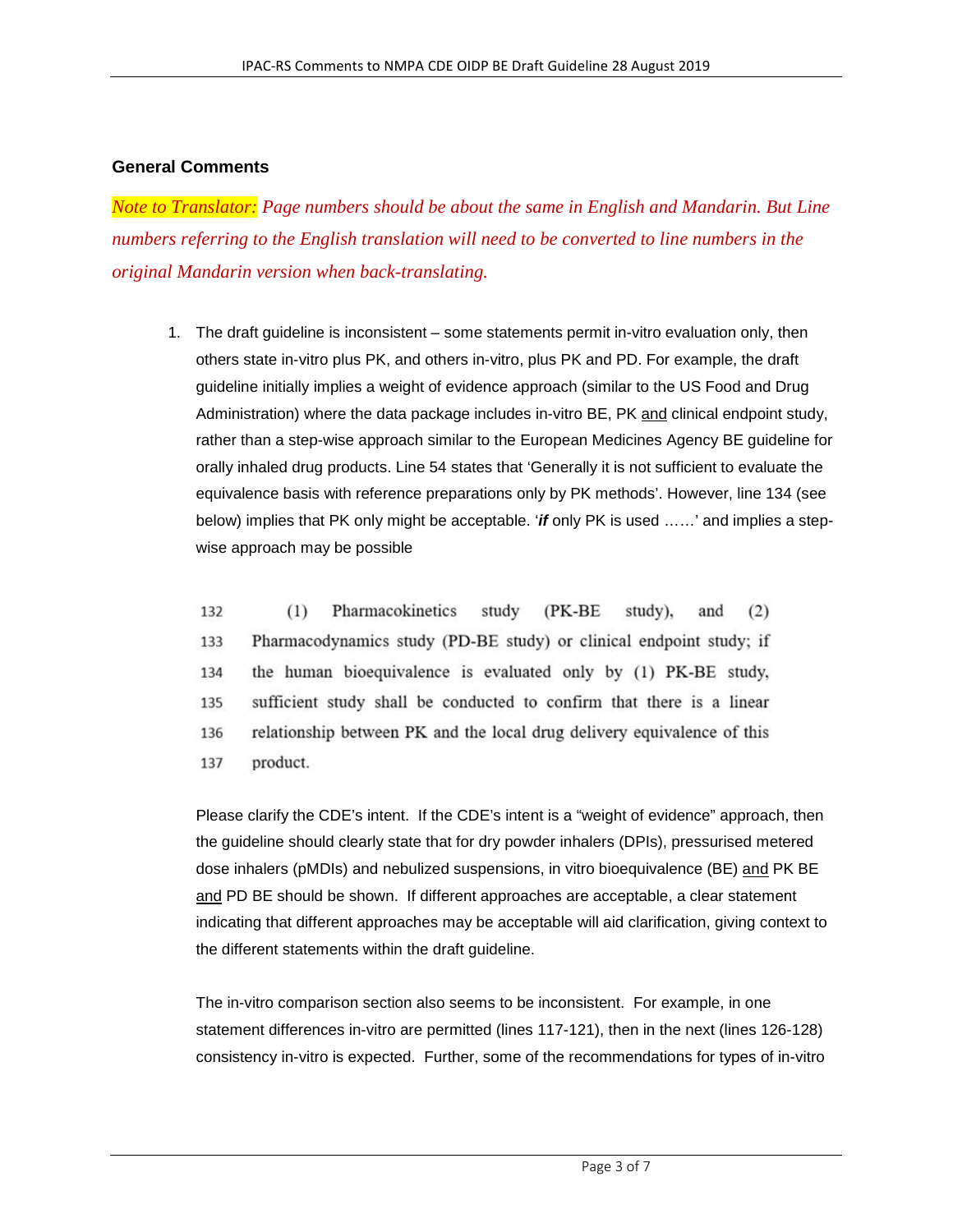testing required are unclear. Please consider some of the recommendations for more specific guidance provided in our specific comments, in the next section..

2. For solutions intended for delivery using standard nebulization systems, it may be appropriate to demonstrate bioequivalence using in-vitro product characterization only without the requirement for in-vivo studies.

The draft guideline does not state which key quality attributes are to be applied for solutions for nebulization. IPAC-RS respectfully recommends

i) equivalence of droplet size distribution as key quality attribute, evaluated by statistical methods[2](#page-3-0). The droplet size distribution of solutions for nebulizations depends on the nebulizer used; however, the nebulizers that may be used are not specified in the label or in the patient instructions. This may mean that not always the same nebulizer is used for nebulization of a given product. This makes comparison of the performance of two products difficult. Therefore, we suggest that the droplet size distribution should be measured with at least two commercial nebulizers of different nebulization principles, e.g., a mesh nebulizer and a jet-nebulizer, to assure the same performance.

ii) comparative Unit Dose Content (UDC) of drug in individual vials. Evaluation of comparativeness could be done by, for example, population bioequivalence (PBE) statistics, using each 30 vials of the two products. For example, see US-FDA draft guidance on budesonide inhalation suspension for evaluation [\(https://www.accessdata.fda.gov/drugsatfda\\_docs/psg/Budesonide\\_Inhalation\\_Sus\\_20929\\_R](https://www.accessdata.fda.gov/drugsatfda_docs/psg/Budesonide_Inhalation_Sus_20929_RC_09-12.pdf)

[C\\_09-12.pdf](https://www.accessdata.fda.gov/drugsatfda_docs/psg/Budesonide_Inhalation_Sus_20929_RC_09-12.pdf) )

iii) comparative mean nebulization time and mean delivered dose. The test should be conducted at the nebulizer mouthpiece (% nominal dose) at the labeled flow rate of 15 L/min through such time that mist is no longer coming out of the mouthpiece. Please also refer to the US-FDA draft guidance on budesonide inhalation suspension for evaluation [\(https://www.accessdata.fda.gov/drugsatfda\\_docs/psg/Budesonide\\_Inhalation\\_Sus\\_20929\\_R](https://www.accessdata.fda.gov/drugsatfda_docs/psg/Budesonide_Inhalation_Sus_20929_RC_09-12.pdf) [C\\_09-12.pdf](https://www.accessdata.fda.gov/drugsatfda_docs/psg/Budesonide_Inhalation_Sus_20929_RC_09-12.pdf) ).

Mean nebulization time and mean delivered dose of solutions for nebulizations depend on the nebulizer used; however, the nebulizers that may be used by patients are not specified in the

<span id="page-3-0"></span><sup>2</sup> See e.g. US-FDA draft guidance on levalbuterol pMDI

[<sup>\(</sup>https://www.accessdata.fda.gov/drugsatfda\\_docs/psg/Levalbuterol%20tartrate\\_draft\\_Inhalation%20aerosol%20met](https://www.accessdata.fda.gov/drugsatfda_docs/psg/Levalbuterol%20tartrate_draft_Inhalation%20aerosol%20metered_RLD%2021730_RC06-15.pdf) [ered\\_RLD%2021730\\_RC06-15.pdf](https://www.accessdata.fda.gov/drugsatfda_docs/psg/Levalbuterol%20tartrate_draft_Inhalation%20aerosol%20metered_RLD%2021730_RC06-15.pdf) ) for details of the statistical evaluation.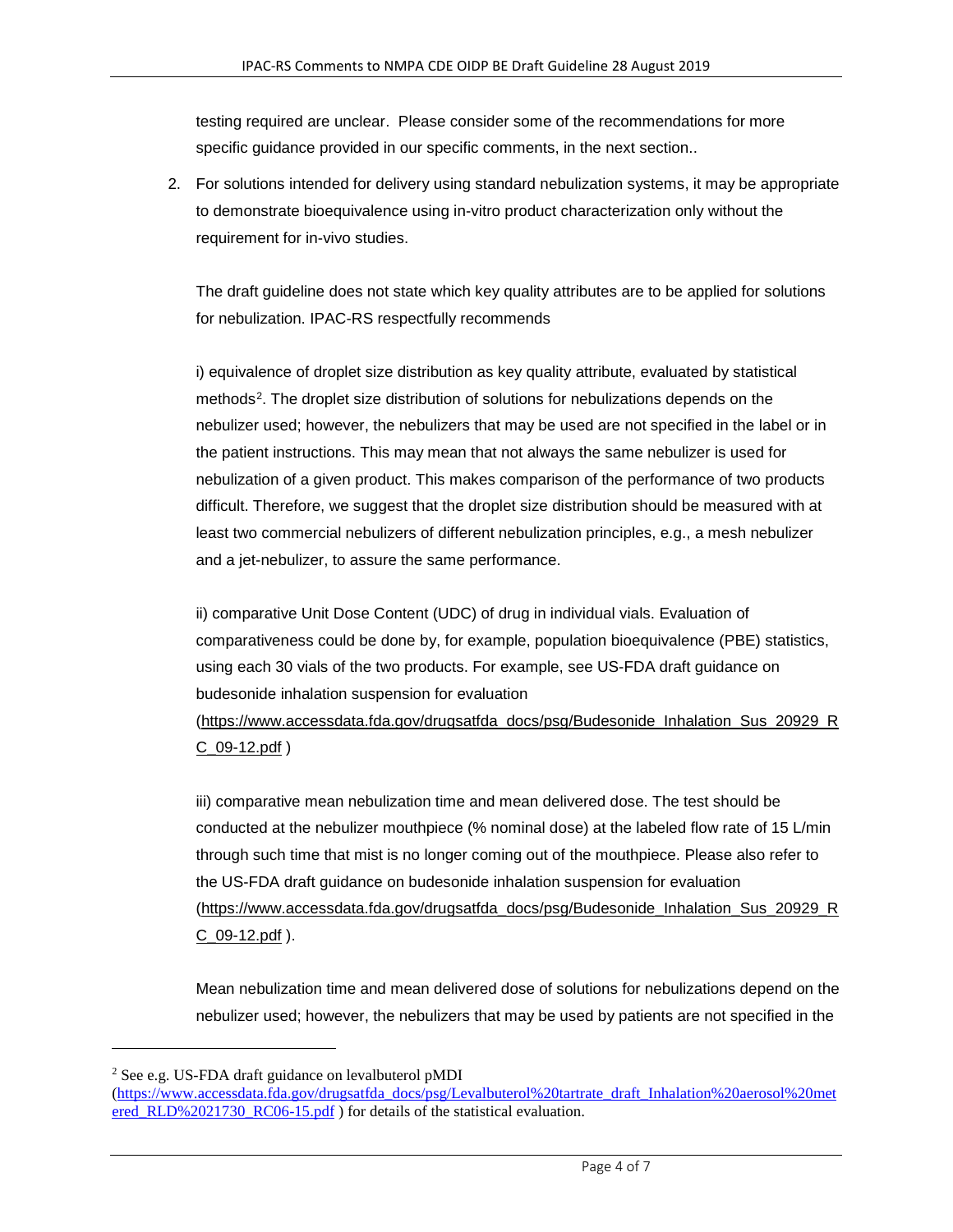label or in the patient instructions. This may mean that not always the same nebulizer is used for nebulization of a given product. This makes comparison of the performance of two products difficult. Therefore, we suggest that the mean nebulization time and mean delivered dose should be measured with at least two commercial nebulizers of different nebulization principles, e.g., a mesh nebulizer and a jet-nebulizer, to assure the same performance.

## iv) Q1 and Q2 identity

If the in-vitro equivalence is fully demonstrated as in Pharmaceutical evaluation Part (I) above, including the equivalence of droplet and aerodynamic particle size distribution with different nebulizers, then there should be no need to conduct an in vivo study for inhalation suspension products. If the pharmaceutical equivalence is demonstrated, then the in vivo performance of the product is defined by the nebulizer/compressor system used which will be common for both the test and reference products (only if it can be assured that the two products are used with the same nebulizer in everyday practice).

- 3. As PK studies are conducted on healthy subjects, it would be sensible to evaluate the diversity of the subjects and consider the use of existing studies conducted for other markets as being representative rather than conduct further studies on healthy subjects (as PK studies are comparative of the response between two products, and not an absolute measure). Also, in general consider the potential of leveraging data through the use of preexisting studies alongside any bridging data that would be required for the Chinese population, as generic drug developers will often look at multiple markets rather than individual markets. Human bioequivalence (BE) studies conducted in the US or Europe or Japan should be considered as pivotal BE studies for China if the foreign Reference Products are demonstrated as the same as the Reference Products in China through comprehensive in-vitro bridging studies.
- 4. In general, the wording of the draft Guideline is quite loose. The draft Guideline uses terms such as 'consistent' and 'similar' throughout when discussing comparison to the reference product without defining how these are measured. For example, the paragraph starting at line 118 leaves the opportunity for any differences to be justified. This allows some scope for interpretation by applicants but it is difficult to predict how the Agency will interpret this in real life. Further, it would be very helpful to provide more information regarding what is meant by a "large difference" in pharmaceutical properties, and to clarify if such large difference then requires clinical studies.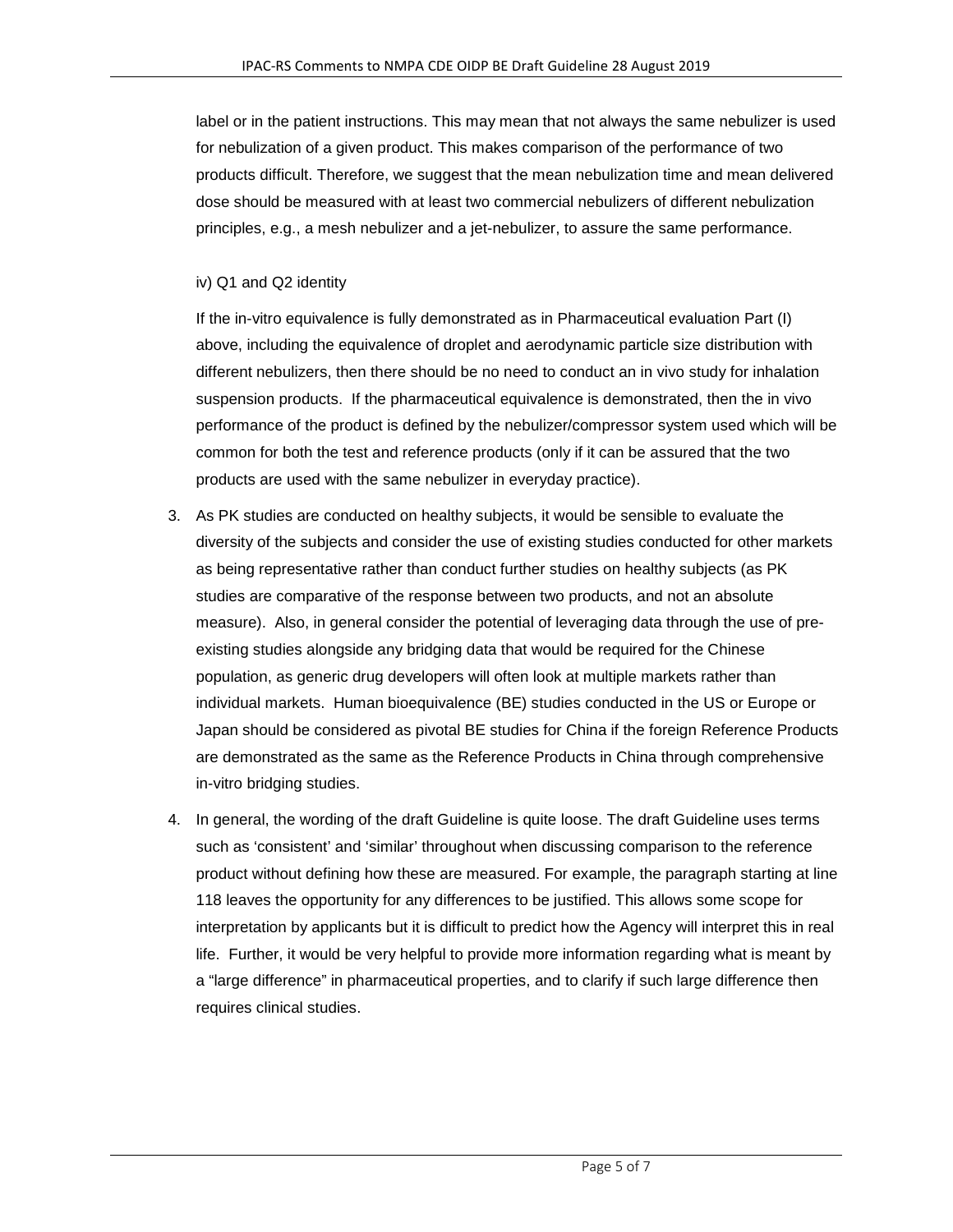- For varieties with large differences in pharmaceutical properties from 118
- 119 the reference preparation, the applicant shall submit detailed study data to
- demonstrate that these differences have no effect on the bioequivalence of 120
- the generic preparation and the reference preparation on the premise of 121
- meeting the requirements of chemical drug registration and classification. 122

Additionally, lines 106 – 122 (which includes the section above), refers to general product quality requirements, e.g., stability data, process validation, etc. Please consider adding references to ICH guidelines regarding these topics.

- 5. Regarding the reference to spray pattern and plume geometry tests for inhalation aerosols, we respectfully suggest that the spray pattern and plume geometry tests are inherently subjective, and the effects of all relevant factors are convoluted in the resultant plume. The droplets that are evaluated during spray pattern and plume geometry comprise predominantly of propellant at the point of measurement and thus are insensitive to differences in aerosol performance attributes. High intra-product variability has been noted in spray pattern measurements suggesting high subjectivity of the test. This variability diminishes the test's usefulness as a sensitive measure of formulation and device parameters and therefore product quality/performance[3](#page-5-0). Spray pattern and plume geometry testing may be useful as screening tools for component evaluation during development, but they are not meaningful tests for determining bioequivalence. The current wording of the proposed draft Guideline is unclear on this point.
- 6. Patient handling of test and reference product is extremely important for patient compliance, correct use and therapeutic benefit of the product. [4,](#page-5-1)[5](#page-5-2),[6](#page-5-3) The draft guideline somewhat vaguely mentions this in its words "The principle, structure, administration mode (predetermined amount or fixed amount during use, single dose or multiple doses), packaging form and internal resistance of the inhalation power aerosol administration device are similar." IPAC-RS respectfully suggests that handling is discussed in the guideline.

<span id="page-5-0"></span><sup>3</sup> ITFG/IPAC-RS Collaboration CMC Tests and Methods Technical Team. Recommendations for Tests and Methods; A Response to the Draft Guidance for Industry Metered Dose Inhaler (MDI) and Dry Powder Inhaler (DPI) Drug Products Chemistry, Manufacturing, and Controls Documentation. March 2001, pp 34-45. [https://ipacrs.org/resources/publications/]. Accessed October 27, 2018.

<span id="page-5-1"></span><sup>&</sup>lt;sup>4</sup> U. S. Björnsdóttir et al., Impact of changes to reimbursement of fixed combinations of inhaled corticosteroids and long-acting b2-agonists in obstructive lung diseases: a population-based, observational study. Int J Clin Pract, July 2014, 68, 7, 812–819. doi: 10.1111/ijcp.12473,

<span id="page-5-2"></span><sup>5</sup> Roggeri A. et al., Inhalation errors due to device switch in patients with chronic obstructive pulmonary disease and asthma: critical health and economic issues. International Journal of COPD 2016:11 597–602. http://dx.doi.org/10.2147/COPD.S103335

<span id="page-5-3"></span><sup>&</sup>lt;sup>6</sup> Bjermer L, The Importance of Continuity in Inhaler Device Choice for Asthma and Chronic Obstructive Pulmonary Disease Respiration 2014;88:346–352, DOI: 10.1159/000363771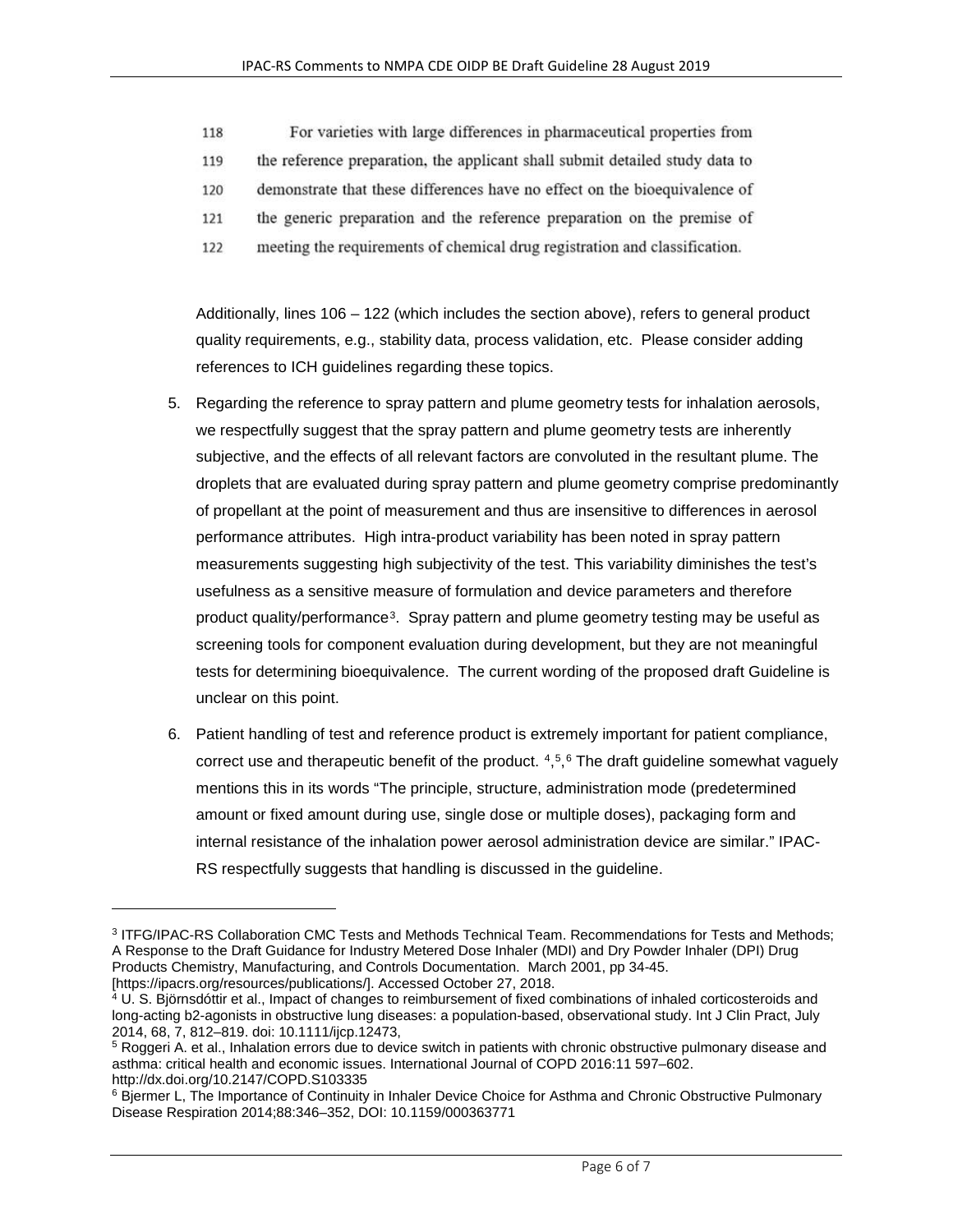- 7. Specifically for dry powder inhalers, the draft guideline correctly mentions delivered dose and APSD distribution as key quality attributes. In dry powder inhalers, the formulation is aerosolized by the patient's inspiratory breath so that delivered dose and APSD depend on the inspiratory flow rate.[7](#page-6-0) The inspiratory flow rate is influenced by the air flow resistance of the inhaler; however, it strongly depends on the lung capacity of the patients and their individual inhalation maneuvers and, hence, varies within the patient population. Therefore, studies on how the delivered dose and APSD depend on the inspiratory flow are typically performed during development of a dry powder inhaler to characterize the variability of dose and inhalable fraction that may be expected in real life between patients. Hence, the flow dependency of APSD flow resistance of two DPI products is an important in vitro quality attribute in the evaluation of equivalence of dry powder inhalers. Please consider explicitly mentioning this aspect in the final guidance.
- 8. In the section III, subsection (IV), on clinical endpoint studies, please add a statement that the Agency would consider alternative, scientifically justified, approaches to the comparative clinical endpoint BE study that may be proposed by companies.

<span id="page-6-0"></span><sup>7</sup> Adams, WP., et al., Effects of Device and Formulation on In Vitro Performance of Dry Powder Inhalers. The AAPS Journal, 2012. 14(3): p. 400-409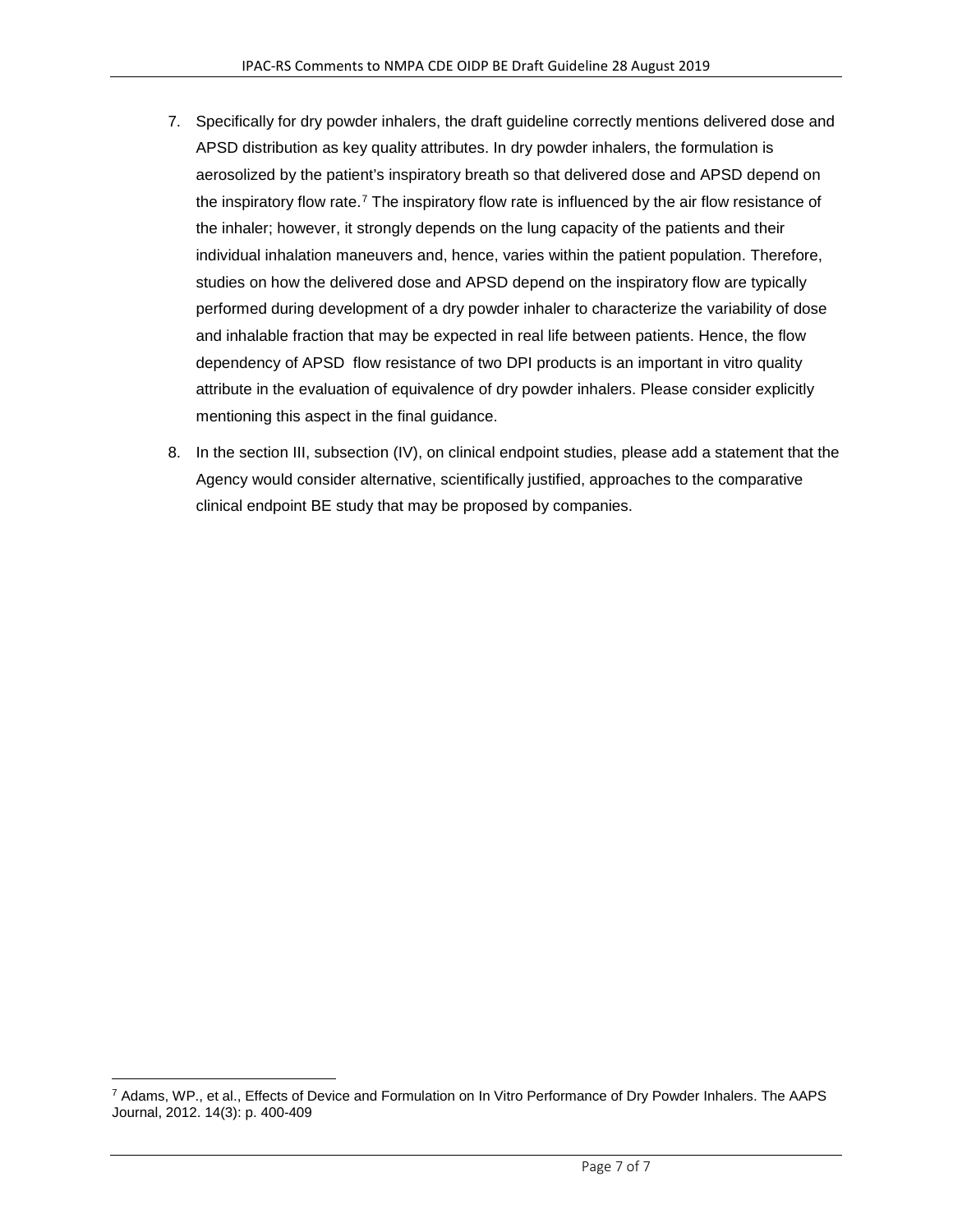

1500 K Street NW • Washington DC • 20005 Telephone +1 202 230 5607 • Fax +1 202 842 8465 Email <u>info@ipacrs.org</u> • We[b www.ipacrs.org](http://www.ipacrs.org/)

## **Specific Comments:**

*Note to Translator: Page numbers should be about the same in English and Mandarin. But Line numbers referring to the English translation will need to be converted to line numbers in the original Mandarin version when back-translating.* 

| Location  | <b>Original Language</b>             | <b>Proposed Change</b>                       | <b>Justification of Proposed Change</b> |
|-----------|--------------------------------------|----------------------------------------------|-----------------------------------------|
| Page 2,   | Section II, Subsection (I), Liquid   | Please consider clarifying slightly further, | These clarifications may assist in      |
| lines 73- | preparations for atomizers. First    | which in vitro tests should be performed to  | understanding the requirements.         |
| 78        | paragraph, "Regarding suspension for | show BE. For example, include delivered      |                                         |
|           | inhalation,"                         | dose (not delivery rate) and APSD            |                                         |
|           |                                      | endpoints.                                   |                                         |
|           |                                      | Also, the statistical method could be        |                                         |
|           |                                      | specified – for example, PBE according to    |                                         |
|           |                                      | US FDA or average BE according to EU         |                                         |
|           |                                      | EMA.                                         |                                         |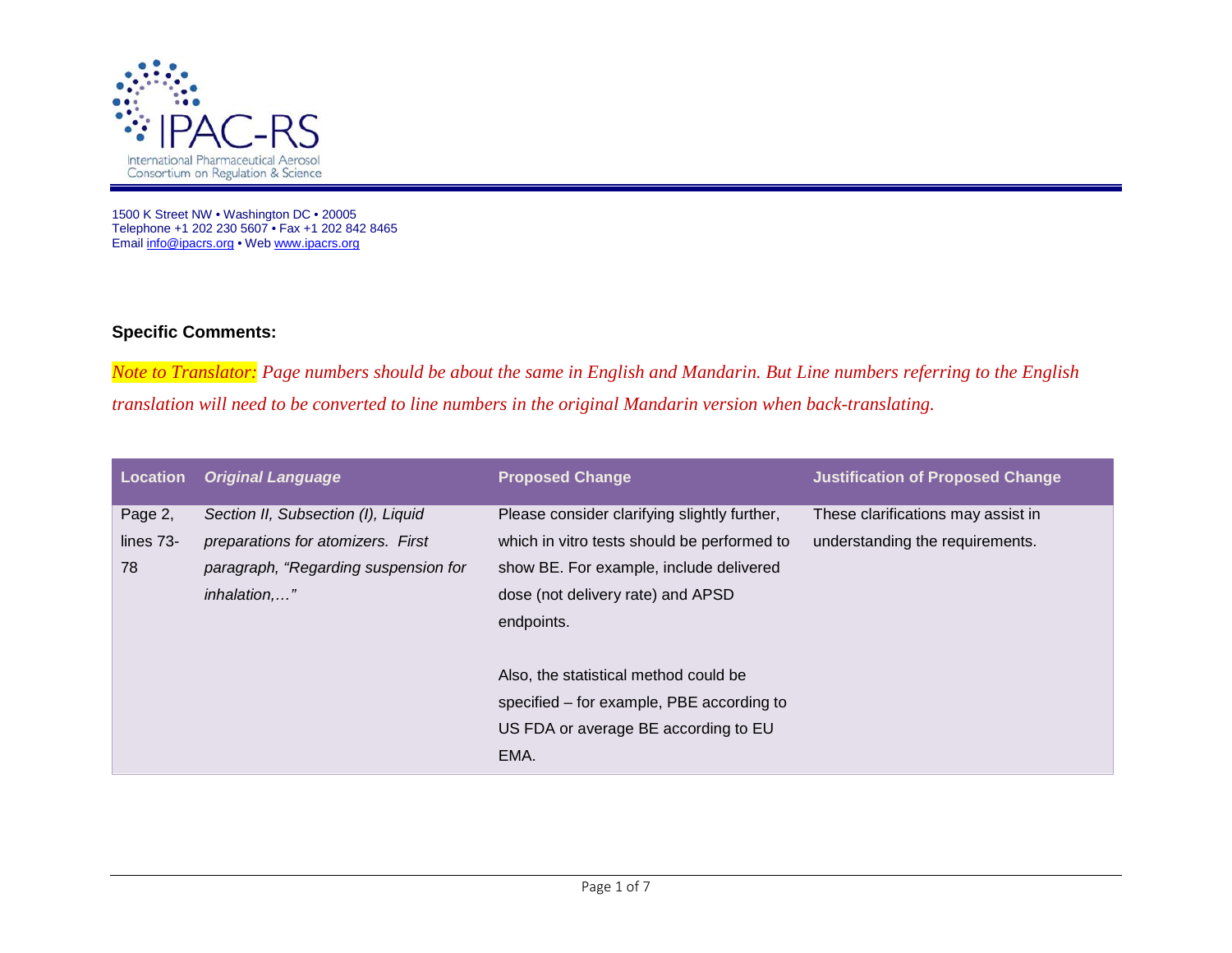| <b>Location</b> | <b>Original Language</b>                  | <b>Proposed Change</b>                     | <b>Justification of Proposed Change</b>    |
|-----------------|-------------------------------------------|--------------------------------------------|--------------------------------------------|
| Page 2,         | Section II, Subsection (II), Aerosols for | Similar to comment above, please consider  | These clarifications may assist in         |
| lines 81-       | inhalation. First paragraph, "Generally,  | providing slightly more detail regarding   | understanding the requirements.            |
| 87              | the prescriptions"                        | expectations for in vitro tests. For       |                                            |
|                 |                                           | example, consider noting that delivered    |                                            |
|                 |                                           | dose should be evaluated "through life" of |                                            |
|                 |                                           | the product (beginning, middle and end).   |                                            |
|                 |                                           | Also, the statistical method could be      |                                            |
|                 |                                           | specified – for example, PBE according to  |                                            |
|                 |                                           | US FDA or average BE according to EU       |                                            |
|                 |                                           | EMA.                                       |                                            |
| Page 2          | spray characteristics (e.g., spray mode,  | See general comment 7 above                | See general comment 7 above.               |
|                 | spray geometry, etc.)are also             |                                            |                                            |
|                 | required to be consistent.                |                                            |                                            |
| Pages 2-        | delivery dose                             | delivered dose uniformity                  | To harmonize terminology with existing in- |
| 3               |                                           |                                            | vitro texts. Could this be due to mis-     |
| Lines 86-       |                                           |                                            | translation?                               |
| 95,             |                                           |                                            |                                            |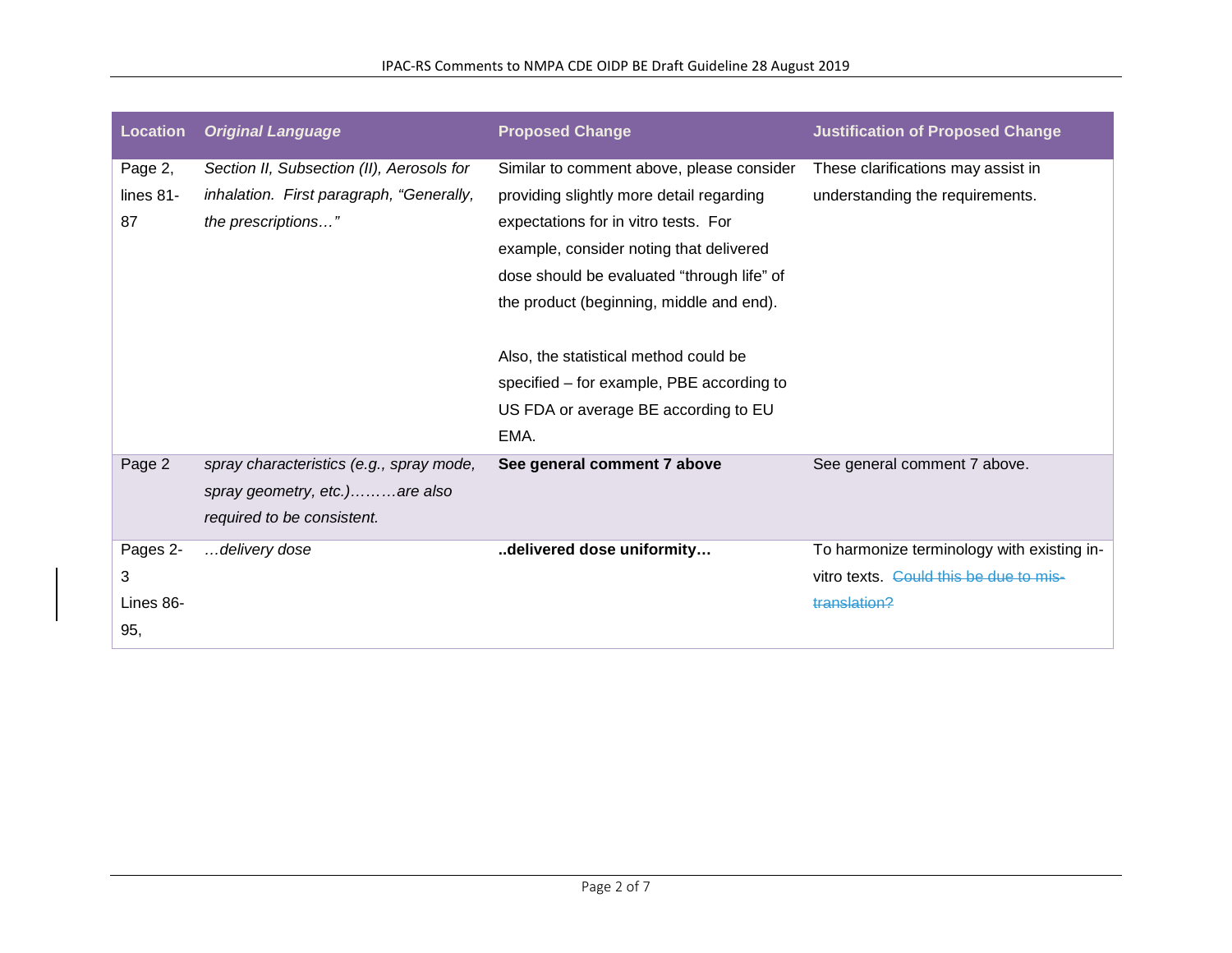| <b>Location</b>             | <b>Original Language</b>                                                                                                                                                                                                                                               | <b>Proposed Change</b>                                                                                                                                                                                                                                               | <b>Justification of Proposed Change</b>                                                                                                                                                                                                                                                      |
|-----------------------------|------------------------------------------------------------------------------------------------------------------------------------------------------------------------------------------------------------------------------------------------------------------------|----------------------------------------------------------------------------------------------------------------------------------------------------------------------------------------------------------------------------------------------------------------------|----------------------------------------------------------------------------------------------------------------------------------------------------------------------------------------------------------------------------------------------------------------------------------------------|
| Page 3,<br>lines 93-<br>100 | Section II, Subsection (III). Powder<br>aerosols for inhalation. First paragraph,<br>"Generally, the prescriptions"                                                                                                                                                    | Similar to comment above, please consider<br>providing slightly more detail regarding<br>expectations for in vitro tests. . For<br>example, consider noting that delivered<br>dose should be evaluated "through life" of<br>the product (beginning, middle and end). | These clarifications may assist in<br>understanding the requirements.                                                                                                                                                                                                                        |
|                             |                                                                                                                                                                                                                                                                        | Also, the statistical method could be<br>specified - for example, PBE according to<br>US FDA or average BE according to EU<br>EMA.                                                                                                                                   |                                                                                                                                                                                                                                                                                              |
| Page 3<br><b>Line 105</b>   | 'Others'                                                                                                                                                                                                                                                               |                                                                                                                                                                                                                                                                      | Reading this section, it appears that it<br>applies to all dosage forms, so would be<br>better positioned as an introduction for<br>Section II on Evaluation Methods of<br>Pharmaceutical Study, before the sub-<br>sections on specific dosage forms, rather<br>than after subsection (III) |
| Page 3<br><b>Line 112</b>   | For comparative study of quality<br>characteristics, at least 3 batches of<br>generic preparations and 3 batches of<br>reference preparations shall be<br>selected, and statistical methods are<br>recommended for similarity comparison<br>of quality characteristics | Specify preferred statistical approach<br>and acceptance criteria/limits.                                                                                                                                                                                            | Provides further clarification.                                                                                                                                                                                                                                                              |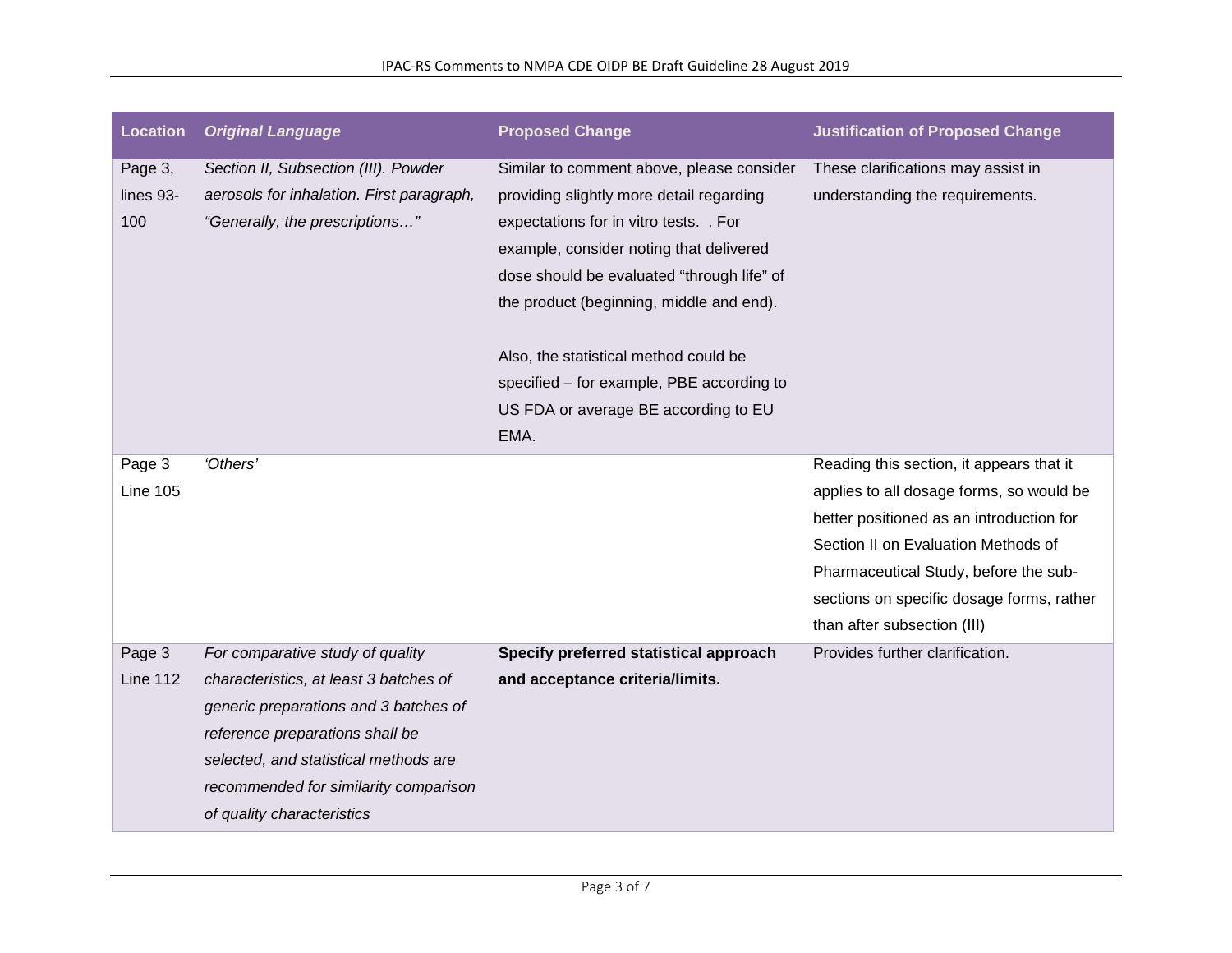| <b>Location</b> | <b>Original Language</b>                    | <b>Proposed Change</b>                  | <b>Justification of Proposed Change</b>       |
|-----------------|---------------------------------------------|-----------------------------------------|-----------------------------------------------|
| Page 3,         | According to the technical guidelines for   | Add clarity, e.g., by referencing ICH   | Provides further clarification.               |
| Lines           | stability study and the specifications of   | standards. See also general comment 6.  |                                               |
| 113-116         | reference preparations, stability test      |                                         |                                               |
|                 | shall be carried out under suitable test    |                                         |                                               |
|                 | conditions for different packaging          |                                         |                                               |
|                 | materials and packaging systems."           |                                         |                                               |
| Page 4,         | if the human bioequivalence is              | Please clarify why there needs to be a  | It is not clear why there needs to be a       |
| Lines           | evaluated only by (1) PK-BE study,          | linear relationship between PK          | linear relationship between PK                |
| 134-137         | sufficient study shall be conducted to      | equivalence and the local drug delivery | equivalence and local drug delivery           |
|                 | confirm that there is a linear relationship | equivalence.                            | equivalence. Is the suggestion that more      |
|                 | between PK and the local drug delivery      | Please also clarify what constitutes a  | than one dose of test and reference           |
|                 | equivalence of this product.                | linear relationship between PK          | preparation are examined in the PK BE         |
|                 |                                             | equivalence and equivalence in local    | study to show relationship, or that more      |
|                 |                                             | drug delivery.                          | than one strength of test and reference       |
|                 |                                             |                                         | preparation is examined in PK BE study to     |
|                 |                                             |                                         | show relationship? Could a comparable         |
|                 |                                             |                                         | dose strength-respirable dose profile of      |
|                 |                                             |                                         | test and reference products be shown in       |
|                 |                                             |                                         | an in-vitro setting, with only one strength   |
|                 |                                             |                                         | being included in a PK BE study?              |
| Page 4          | Packaging systems                           | Please consider providing a glossary to | Definitions would be helpful in general. In   |
| <b>Line 117</b> |                                             | clarify terms like "packaging systems." | this instance, it would be helpful to explain |
|                 |                                             |                                         | if "packaging systems" is referring to        |
|                 |                                             |                                         | primary or secondary packaging.               |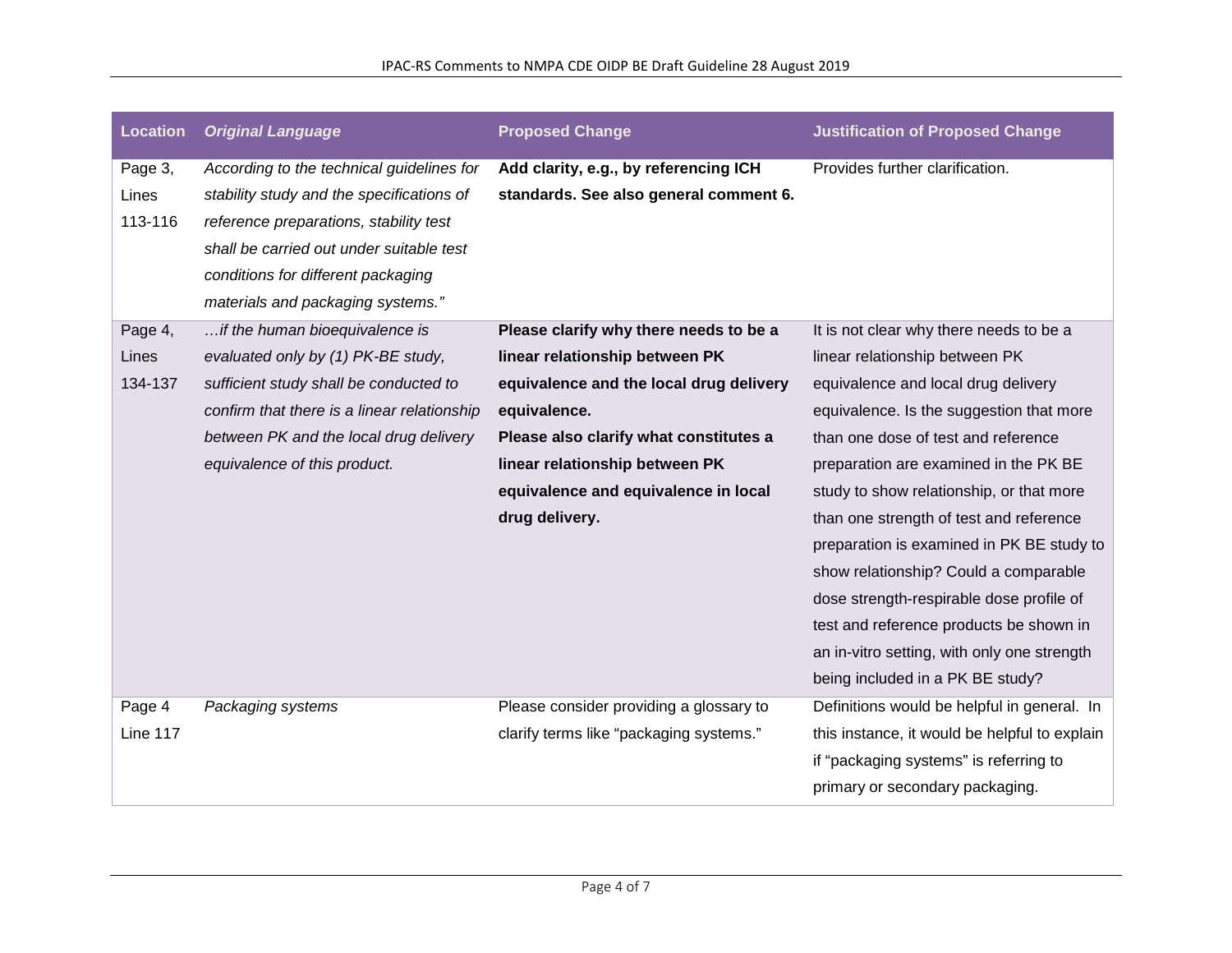| <b>Location</b> | <b>Original Language</b>                    | <b>Proposed Change</b>                      | <b>Justification of Proposed Change</b>     |
|-----------------|---------------------------------------------|---------------------------------------------|---------------------------------------------|
| Page 4          | Regarding solution for inhalation, if it is | See general comment 2 above.                | See general comment 2 above.                |
|                 | demonstrated that the pharmaceutical        | We also suggest that this paragraph be      | Additionally, moving this section will help |
|                 | quality is consistent with that of the      | moved to the Liquid Preparations for        | clarify the information. As stated under    |
|                 | reference preparation, the human            | Atomizers (nebulized formulations) section. | the general comments above, it should be    |
|                 | bioequivalence study is not required.       |                                             | clear that nebulized suspensions should     |
|                 | Regarding suspension for inhalation,        |                                             | be tested by PK BE and PD BE in addition    |
|                 | aerosol for inhalation and powder           |                                             | to in vitro BE                              |
|                 | aerosol for inhalation, on the premise of   |                                             |                                             |
|                 | the same pharmaceutical quality for         |                                             |                                             |
|                 | reference preparation, generally, the       |                                             |                                             |
|                 | human bioequivalence shall also be          |                                             |                                             |
|                 | studied.                                    |                                             |                                             |
| Page 5          | After inhaling the drug, it is              | The instructions for use should be          | Use of mouthwash and gargle / spit after    |
|                 | recommended to gargle instead of            | followed, e.g., in relation to rinsing the  | inhalation (rather than swallowing) should  |
|                 | swallowing, so as to reduce the             | mouth after inhalation.                     | be as recommended in instructions for       |
|                 | deposition of the drug in the oropharynx    |                                             | use of the reference product approved       |
|                 | and subsequent swallowing.                  |                                             | label, to reflect test and reference being  |
|                 |                                             |                                             | determined equivalent under conditions      |
|                 |                                             |                                             | reflecting normal use.                      |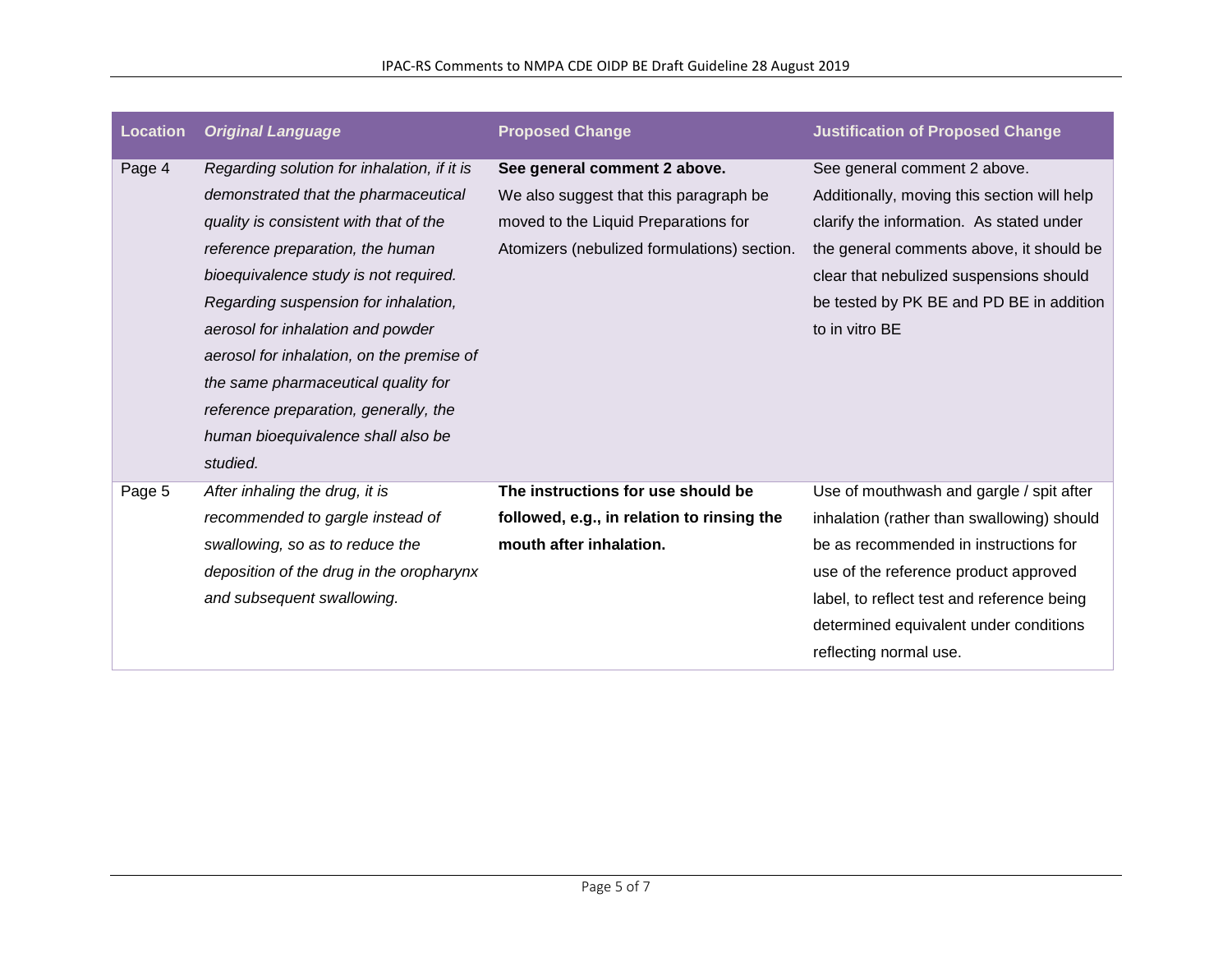| <b>Location</b> | <b>Original Language</b>                 | <b>Proposed Change</b>                     | <b>Justification of Proposed Change</b>    |
|-----------------|------------------------------------------|--------------------------------------------|--------------------------------------------|
| Page 5,         | Study design: randomized, single-dose    | Study design: Randomized, single-dose      | This proposed additional text provides for |
| 151-152         | and cross-designed in-vivo study.        | and crossover in-vivo study. Steady state  | cases where steady state PK cannot be      |
|                 |                                          | assessments may be acceptable for          | predicted based on single dose PK.         |
|                 |                                          | some cases where single dose PK            |                                            |
|                 |                                          | cannot predict multiple dose PK and        |                                            |
|                 |                                          | steady state PK is considered more         |                                            |
|                 |                                          | clinically relevant.                       |                                            |
| Page 6,         | Generally, 90% confidence interval of    | Generally, 90% confidence interval of      | Depending on the product, other ranges     |
| Lines           | geometric mean ration shall be in the    | geometric mean ratio shall be in the range | can be scientifically justified. The       |
| 180-181         | range of 80.00 - 125.00%.                | of 80.00 - 125.00%. Other ranges can       | suggested additional text allows for this  |
|                 |                                          | be proposed with scientific justification. | flexibility.                               |
| Pages 6-        | Regarding inhaled corticosteroid (ICS)   | Propose to change text to:                 | A clinical endpoint study may not always   |
| 7, Lines        | or other preparations that use clinical  | Regarding the use of a clinical endpoint   | be needed for ICS products.                |
| 187-191         | endpoint study to evaluate human         | study to evaluate human bioequivalence, it |                                            |
|                 | bioequivalence, it is recommended to     | is recommended to carry out a              |                                            |
|                 | carry out a randomized, double-blind,    | randomized, double-blind, parallel control |                                            |
|                 | parallel control test design of positive | test design of positive drugs to           |                                            |
|                 | drugs to demonstrate that the tested     | demonstrate that the tested preparation is |                                            |
|                 | preparation is not inferior to the       | not inferior to the reference preparation. |                                            |
|                 | reference preparation.                   |                                            |                                            |
| Page 7          | (1) PK-BE study is generally             |                                            | Note that it is possible in some           |
| <b>Line 214</b> | recommended for each strength            |                                            | circumstances to evaluate selected         |
|                 |                                          |                                            | strengths only (e.g., if in-vitro dose     |
|                 |                                          |                                            | proportionality demonstrated, then         |
|                 |                                          |                                            | evaluate the highest strength).            |